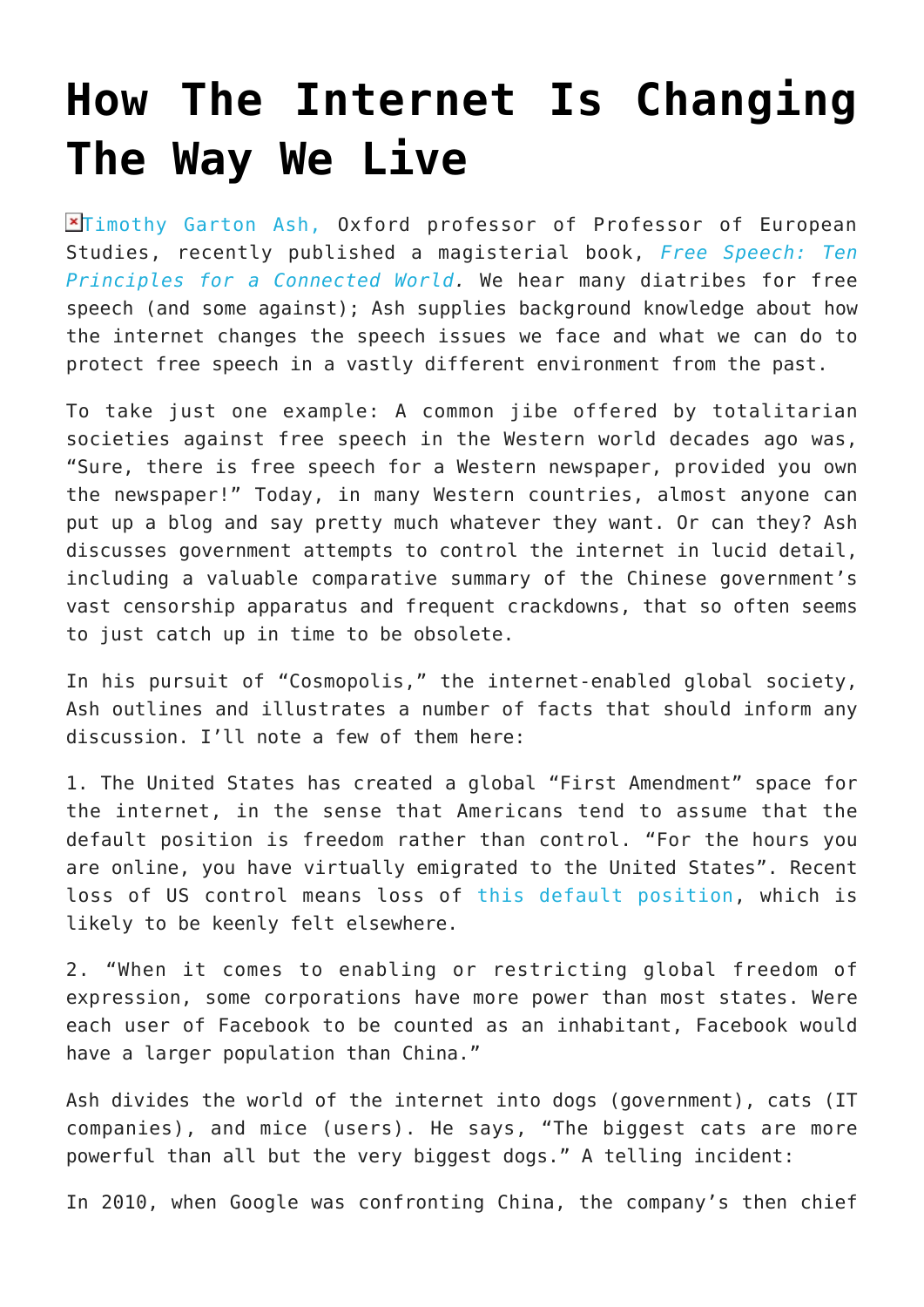executive Eric Schmidt spoke to a small group of journalists at the World Economic Forum' annual meeting in Davos. "Google is not a country," said Schmidt. It does not make laws. But, he went on, "we have to secure our borders."

Schmidt, we are told, quickly corrected himself to "secure our networks" but the true message was already out there.

3. The amount and type of violence-as-entertainment available would shock many (and we are *not* talking about current events in troubled nations.) Here's a video game offered for sale in peaceful Japan:

Take Rape Lay, released by a Japanese company called Illusion Soft in 2006. The object of the game was to rape, repeatedly, a mother and her two young daughters and force them to have an abortion if they became pregnant.

It took three years to get the game off the shelves.

4. The global nature of the internet is deadly for many who do not even use it. YouTube clips and cartoons mocking Mohammed may cause the deaths of scores of Christians in developing countries who have never seen the material and did not know of its existence (p.19). His discussion of Benghazi (pp. 64–71) is illuminating in this regard. An obscure California filmmaker with a criminal record was credited with detonating violent international events, despite the wishes and efforts of heads of state.

In the end, Ash thinks, we will need courage and realism, as well as idealism about the internet. I suspect that the battles about specific issues will rage for centuries, as happened with the invention of the printing press.

Every so often I run into a book that I think everyone interested in a social issue should read, as it obviates reading a number of other books (of course, many of them would still be good choices when time and funds are available). On that list, I would put, among others, [Charles Murray](https://www.aei.org/scholar/charles-murray/)'s *[Coming Apart](http://www.wsj.com/articles/SB10001424052970204301404577170733817181646)* (on the hardening of class divisions in the United States), [Greg Lukianoff'](https://www.thefire.org/author/greglukianoff/)s *[Unlearning](http://www.theatlantic.com/magazine/archive/2015/09/the-coddling-of-the-american-mind/399356/) [Liberty](http://www.theatlantic.com/magazine/archive/2015/09/the-coddling-of-the-american-mind/399356/)* (on shrinking intellectual freedom on campus), and of course Ash's [Free Speech.](https://www.amazon.co.uk/Free-Speech-Principles-Connected-World/dp/1848870922/?ie=UTF8&tag=tgabooks-21)

*Note:* I have one quibble: Ash seems unfair to University of Toronto [prophet of the internet,](https://www.theguardian.com/technology/2007/nov/01/comment.internet) [Marshall McLuhan](https://www.historicacanada.ca/content/heritage-minutes/marshall-mcluhan) (1911–1980), who